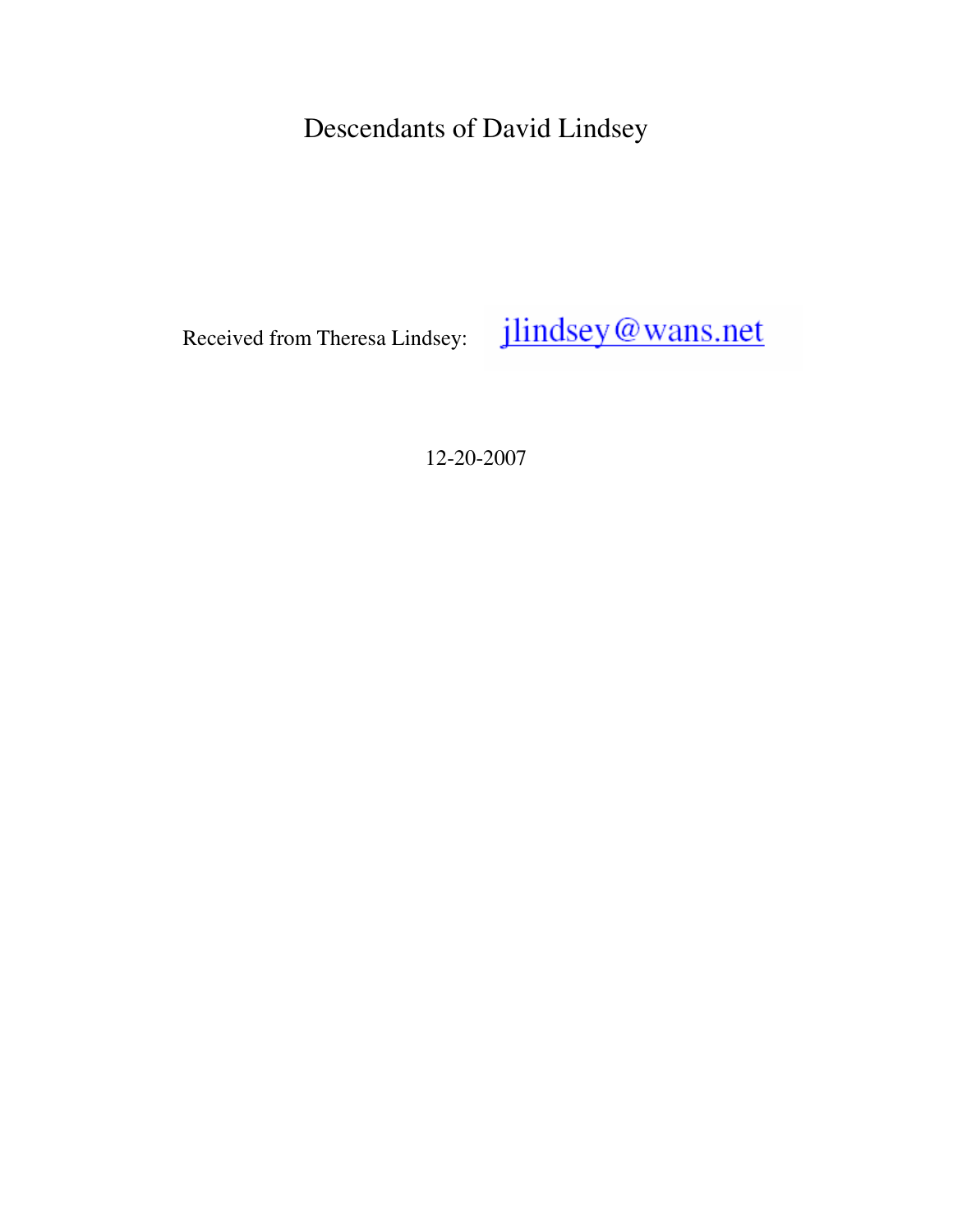1 David Lindsey 1750 - 1835 ........ 2 Thomas Lindsey 1771 - 1840 ................... 3 Aaron Lindsey ................... 3 Betsy Lindsey ................... 3 Unkown Daughter 1 Lindsey ................... 3 Unknown Daughter 2 Lindsey ................... 3 John Lindsey ................... 3 Mary Lindsey ................... 3 James Lindsey 1799 - ................... 3 Richard Lindsey 1802 - ............................. 4 Elizabeth Lindsey 1832 - ............................. 4 Rebecca Lindsey 1836 - ............................. 4 Thomas Lindsey 1840 - ............................. 4 Jeremiah Lindsey 1843 - ............................. 4 Bibb Lindsey 1845 - ............................. 4 Martha Lindsey 1848 - ................... 3 David Lindsey 1805 - ............................. 4 Amanda Lindsey 1830 - ............................. 4 Alex Lindsey 1831 - ............................. 4 Penelope Lindsey 1835 - ............................. 4 Newton Lindsey 1836 - ............................. 4 Elbert Lindsey 1840 - ............................. 4 Jane Lindsey 1842 - ............................. 4 Mary Lindsey 1844 - ............................. 4 [1] William Lindsey 1847 - ............................. 4 Henry Lindsey 1847 - ................... 3 William Lindsey 1820 - ............................. 4 Asa "A.J." Lindsey 1840 - ............................. 4 Middleton Lindsey 1845 - ............................. 4 Thomas Lindsey 1846 - ............................. 4 Elijah Lindsey 1847 - ........ 2 Rachel Lindsey 1773 - 1850 ................... 3 Sarah A. Lovelady 1809 - 1846 ................... 3 John W. Lovelady 1803 - 1846 ................... 3 Joseph Lovelady 1807 - ................... 3 Henry Lovelady 1800 - ................... 3 David Lovelady 1801 - 1884 ................... 3 William Lovelady 1825 - 1865 ................... 3 Rhoda Lovelady 1805 - 1848 ................... 3 Mary (Polly) Lovelady 1810 - 1887 ................... 3 James Lovelady 1827 - ................... 3 Lydia Lovelady 1815 - 1850 ................... 3 Elijah C. Lovelady 1817 - 1895 ........ 2 Hulda Lindsey 1775 - 1814 ................... 3 Rebecca Crowson 1792 - 1843 ................... 3 Sarah Crowson 1799 - 1831 ................... 3 Huldah T/F Crowson 1807 - ................... 3 William Crowson 1793 - 1858 ................... 3 David Crowson 1795 - 1875 ................... 3 Aaron Crowson 1797 - 1834 ................... 3 Joshua West Crowson 1799 - ................... 3 Mary Crowson 1800 - 1841 ................... 3 John Clarence Crowson 1802 - 1885 ................... 3 Thomas Crowson 1803 - 1839 ................... 3 Rachael T. Crowson 1805 - ............................. 4 Hampton Marlow 1829 - ............................. 4 Richard Marlow Sr. 1830 - 1897 ............................. 4 Rhody Marlow 1833 - ............................. 4 Mary Ann Marlow 1835 - ............................. 4 Martha J Marlow 1837 - ............................. 4 John Marlow 1840 - ............................. 4 Nancy M Marlow 1842 - ............................. 4 Rebecca Marlow 1846 - ................... 3 Nancy Crowson 1809 - 1827 ........ 2 John "Jack" Lindsey 1777 - 1844 ................... 3 John West Lindsey 1796 - 1864 ................... 3 Polly (Nancy) Lindsey 1797 - 1846 ................... 3 Rebecca Lindsey 1804 - 1846 ................... 3 Rachael Lindsey 1805 - 1878 ................... 3 Joseph H. Lindsey 1812 - 1883 ............................. 4 James M. Lindsey 1834 - 1883 ............................. 4 Rebecca Angeline Lindsey 1837 - ............................. 4 Eliza Jane Lindsey 1839 - 1906 ............................. 4 Thos Lindsey 1843 -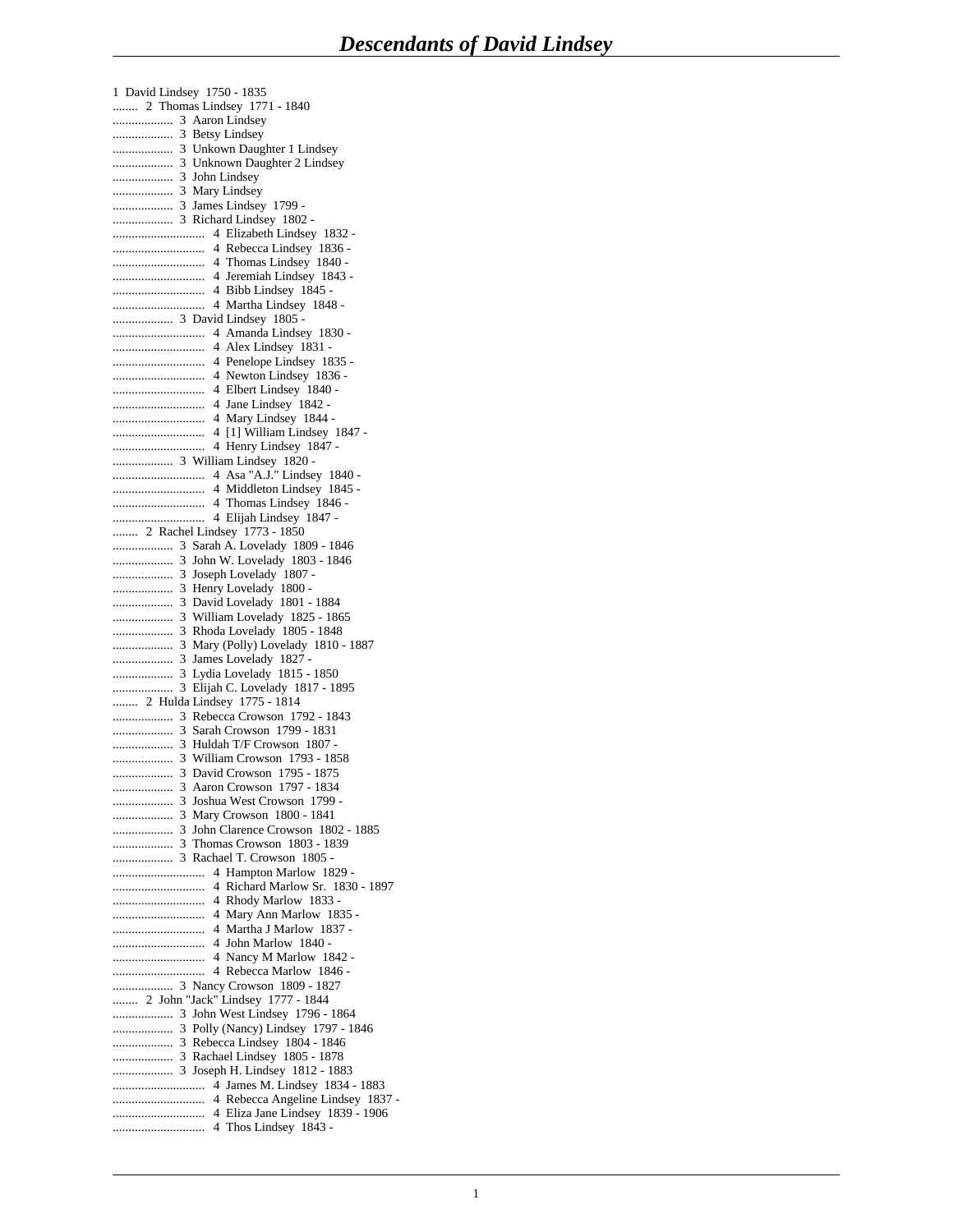.................... 3 Elijah Lindsey 1831 - 1903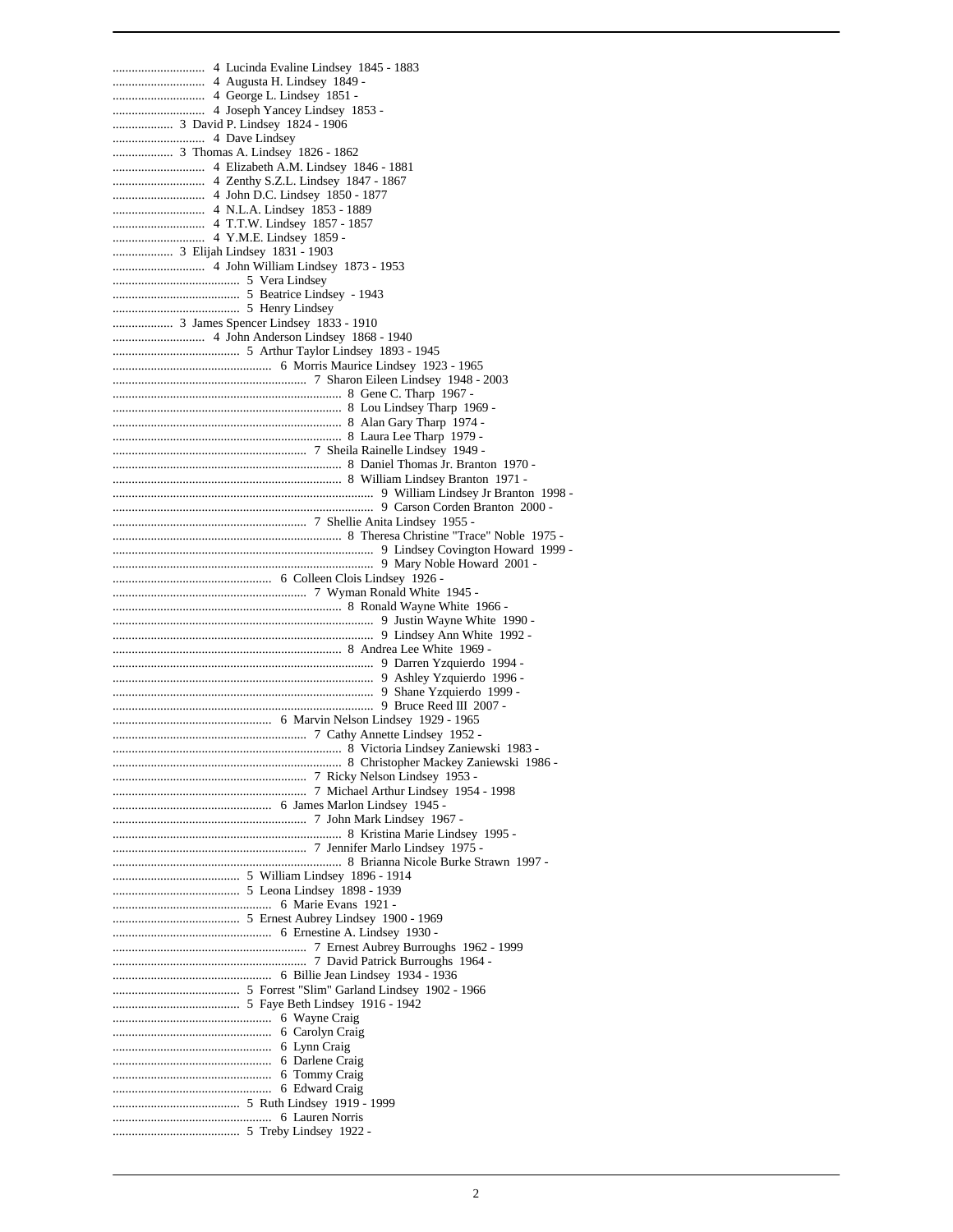.................................................. 6 Pam Staten .................................................. 6 Mike Staten .................................................. 6 Andy Staten ........................................ 5 John Anderson (JA) Lindsey 1924 - 1957 .................................................. 6 Tommy Lindsey ........................................ 5 James Spencer "Jim' Lindsey 1930 - .................................................. 6 Randy Lindsey .................................................. 6 Mary Ann Lindsey .................................................. 6 David Lindsey ............................. 4 Albert Lindsey 1872 - 1892 ............................. 4 James Walter Lindsey 1876 - 1964 ........................................ 5 Era Liladge Lindsey 1898 - 1985 .................................................. 6 Marguerite Faircloth 1919 - .................................................. 6 Geraldine Faircloth 1921 - .................................................. 6 Maudie Lee Faircloth 1923 - 1976 .................................................. 6 Sandra Kathleen (Kitty) Faircloth 1932 - ........................................ 5 Zelma Lorena Lindsey 1900 - 1990 ........................................ 5 James Adolphus Lindsey 1901 - 1955 ........................................ 5 Beatrice Earl Lindsey 1902 - 1986 ........................................ 5 Arlanda Chester Lindsey 1903 - 1993 ........................................ 5 Roy Lindsey 1905 - 1977 ........................................ 5 John Albert Lindsey 1907 - 1965 .................................................. 6 Donald Ray Lindsey .................................................. 6 Conrad Lindsey .................................................. 6 Unknown Girls Lindsey ........................................ 5 Gladys Irell Lindsey 1909 - 1916 ........................................ 5 Alma Bell Lindsey 1911 - 1985 .................................................. 6 Billie Jean Dees .................................................. 6 Lessie Mae Dees 1929 - .................................................. 6 Marion Durwood Dees 1930 - .................................................. 6 Annie Marie Dees 1932 - .................................................. 6 Joyce Inez Dees 1941 - .................................................. 6 Glenda Vern Dees 1945 - .................................................. 6 William Bryant Dees 1948 - ........................................ 5 Viola Mae Lindsey 1918 - .................................................. 6 Shirley Jean Bigelow 1945 - 2004 ............................................................. 7 Jennifer Penrod ............................................................. 7 Jennifer Eileen Goodwin .................................................. 6 James Winnfield Bigelow 1949 - ............................................................. 7 Jeffery Winnfield Bigelow 1971 - ............................................................. 7 Michael James Bigelow 1974 - ............................. 4 Eddious (Ed) Elijah Lindsey 1879 - 1952 ........................................ 5 Dewey E. Lindsey 1898 - 1963 .................................................. 6 Dewey Wroten Lindsey 1923 - .................................................. 6 Helen Ruth Lindsey 1925 - .................................................. 6 Tommie Amillia Lindsey 1927 - ........................................ 5 Clyde Hobson Lindsey 1900 - 1932 .................................................. 6 Clyde (JR) Lindsey .................................................. 6 Bobby Ray Lindsey ........................................ 5 Bertha Estner Lindsey 1903 - 1983 .................................................. 6 William D (Jr.) Munn .................................................. 6 Billie Ruth (Doll) Munn ........................................ 5 Jimmie Albert (James J.) Lindsey 1906 - 1979 .................................................. 6 James Watson Lindsey .................................................. 6 Cariece Lindsey .................................................. 6 Myron Lindsey 1934 - 1996 ........................................ 5 Clara Louise Lindsey 1908 - 1997 .................................................. 6 Danny Barker 1931 - ........................................ 5 Lloyd Lile Lindsey 1910 - 1997 .................................................. 6 Lloyd Lile (II) Lindsey ............................................................. 7 Loyld Lile (III) Lindsey ............................................................. 7 Tim Lindsey ............................................................. 7 Ruth Lindsey ........................................ 5 Hoy (Bucky) Harvey Lindsey 1912 - 1995 .................................................. 6 Hoy Harvey (Buck) II Lindsey 1943 - ............................................................. 7 Stephen Perry Lindsey ........................................................................ 8 Connor Stephen Perry Lindsey 2000 - .................................................. 6 Carol Lile Lindsey 1946 - ............................................................. 7 Lindsey Christine Matakas 1970 - ............................................................. 7 Michael Lile Mancuso 1988 - .................................................. 6 Phillip Harris (Dr.) Lindsey 1954 - ........................................ 5 William Leon Lindsey 1915 - 1987 .................................................. 6 Rosemary Lindsey 1943 - .................................................. 6 Benny Marvin Lindsey 1938 - .................................................. 6 William Ted Lindsey 1952 - ................... 3 William "Silas" Lindsey 1836 -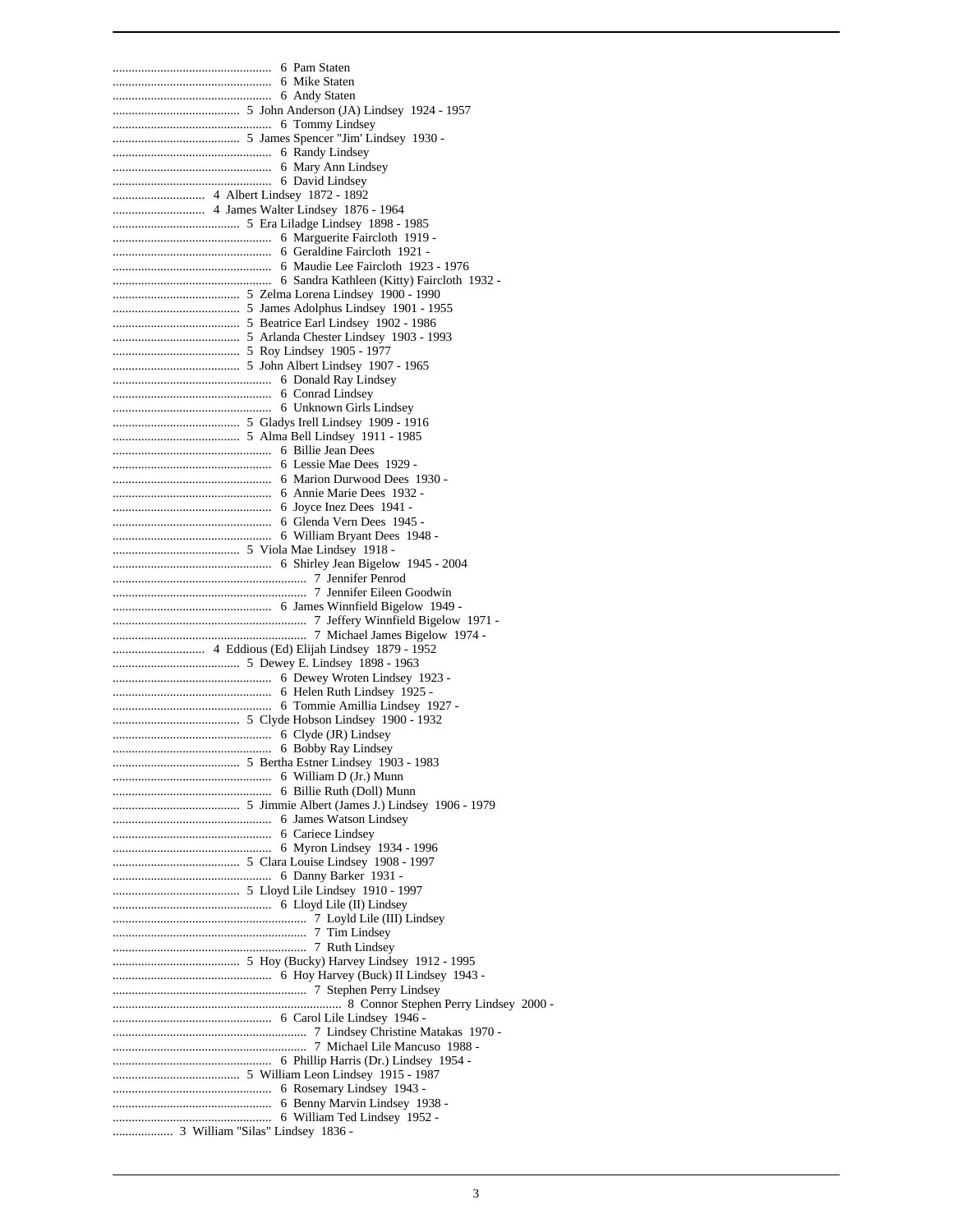................... 3 Lydia Ann Lindsey 1840 - 1907 ................... 3 Sarah Savannah Lorena Lindsey 1843 - 1879 ........ 2 Lydia Lindsey 1779 - ................... 3 David Randolph Skillman 1801 - ................... 3 Christopher Skillman 1805 - ................... 3 James Lindsey Skillman 1809 - ................... 3 Mary Abigail Skillman 1811 - ................... 3 Elijah B. Skillman 1818 - ................... 3 John J. Canterberry 1821 - ................... 3 Randolph C. Canterberry 1823 - ........ 2 Mary Elizabeth "Bettie" Lindsey 1781 - 1843 ................... 3 Ann Hail ................... 3 Elizabeth Hail ................... 3 Nancy Hail 1794 - 1872 ................... 3 Sarah Hail 1797 - 1881 ................... 3 Mary Hail 1799 - ................... 3 Lindsey Hail 1808 - 1880 ................... 3 Rachel Hail 1809 - 1870 ................... 3 Squire Hail 1809 - 1880 ................... 3 William B. Hail 1810 - 1890 ........ 2 Elijah Lindsey 1783 - 1836 ................... 3 David Harrison Lindsey 1813 - ................... 3 Eleanor Nell Lindsey 1815 - 1902 ................... 3 Elijah L. Lindsey 1818 - 1894 ............................. 4 David Lindsey 1849 - ............................. 4 Nancy (Bib) Lindsey 1853 - ............................. 4 Mary "Mattie" Lindsey 1855 - ............................. 4 Jasper Lindsey 1857 - ............................. 4 Elija Millard Lindsey 1860 - 1932 ........................................ 5 Bertha Estel Lindsey 1884 - ........................................ 5 Millard Cleveland Lindsey 1886 - ........................................ 5 Eugene Lindsey 1887 - ........................................ 5 Claudie Lindsey 1888 - ........................................ 5 Edward Lee Lindsey 1889 - 1969 .................................................. 6 Mary Emma Lindsey 1921 - .................................................. 6 William Millard Lindsey 1923 - ............................................................. 7 Ellis Edward Lindsey 1952 - ............................................................. 7 Judy Collen Lindsey 1954 - ............................................................. 7 Elizabeth Ann Lindsey 1955 - .................................................. 6 Louis Franklin Lindsey 1925 - .................................................. 6 Eula Elizabeth Lindsey 1927 - .................................................. 6 Romena Pearl Lindsey 1929 - .................................................. 6 Clara Belle Lindsey 1932 - .................................................. 6 Edward Elijah Lindsey 1936 - ........................................ 5 William Thomas Lindsey 1891 - ........................................ 5 Fountain Monroe Lindsey 1893 - ........................................ 5 Lillie May Lindsey 1894 - ............................. 4 James Lindsey 1864 - ............................. 4 [1] William Lindsey 1847 - ................... 3 Martha Lindsey 1819 - ................... 3 Rebecca Ann Lindsey 1822 - 1886 ................... 3 Benajah B. Lindsey 1832 - ................... 3 Catherine Lindsey 1834 - ................... 3 Margaret Lindsey 1836 - 1919 ................... 3 Mary Lindsey 1837 - ........ 2 David "Jr" Lindsey 1785 - 1855 ........ 2 Mary Ann Lindsey 1788 - 1847 ................... 3 Mary Smith ................... 3 Rebecca Smith 1813 - ................... 3 David L. Smith 1819 - 1869 ............................. 4 David Lonnie (Sr) Smith 1847 - 1934 ........................................ 5 David Lonnie (Jr) Smith 1879 - 1924 .................................................. 6 Winston David Smith 1909 - 2002 ............................................................. 7 Mickey Lane Smith 1943 - ........................................................................ 8 Briana Lea Smith 1972 - ........ 2 Joseph Lindsey 1789 - 1861 ........ 2 James Lindsey 1791 - 1846 ................... 3 William Moore Lindsey 1821 - 1894 ........ 2 Rebecca Lindsey 1794 - 1871 ................... 3 John Fulton 1817 - ................... 3 Samuel Fulton 1819 - 1880 ................... 3 Mary Fulton 1821 - ................... 3 James M. Fulton 1825 - 1882 ................... 3 Martha J. Fulton 1826 - ................... 3 Angeline Fulton 1827 - 1846 ................... 3 David Edwin Fulton 1830 - 1897